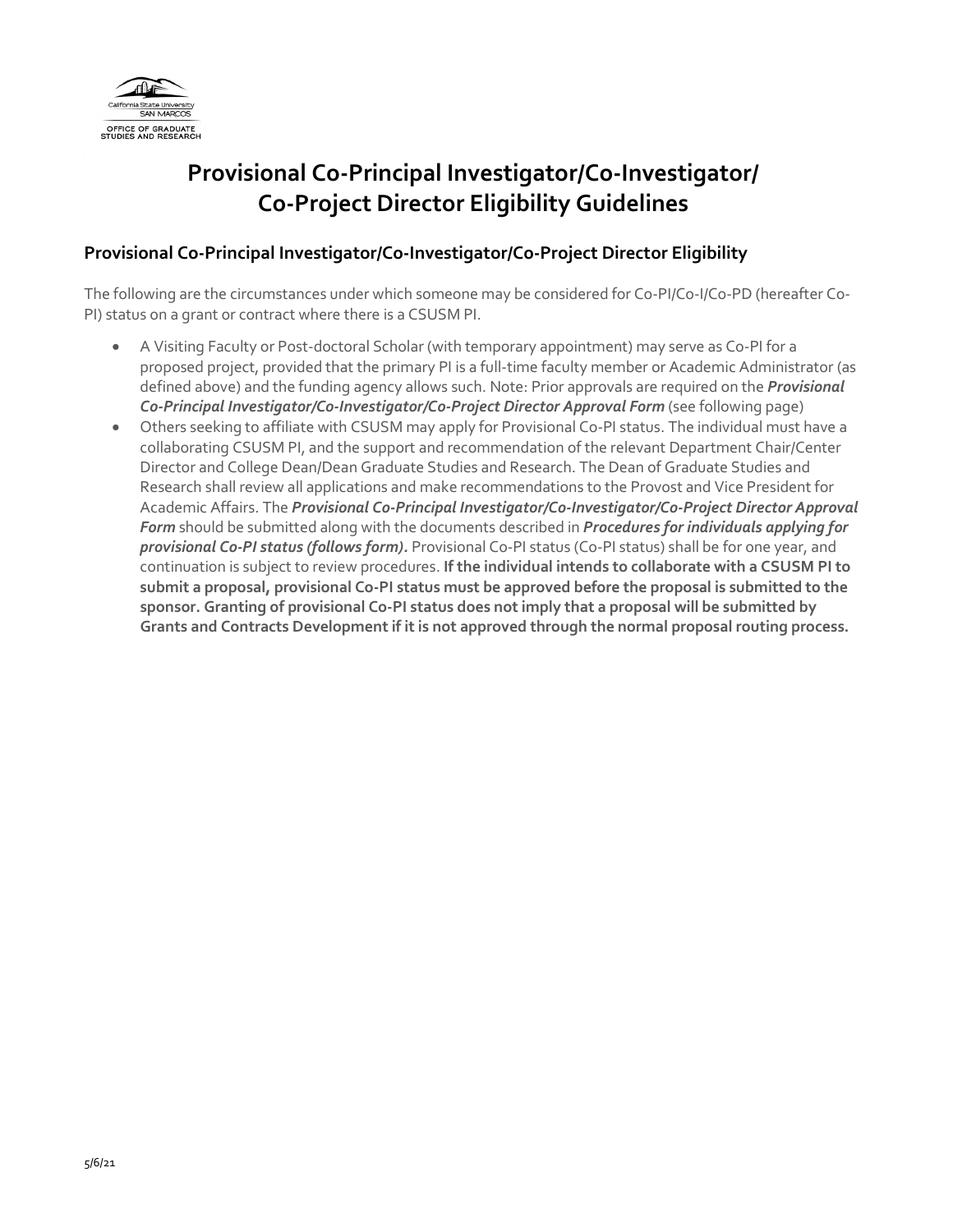

## **Provisional Co-Principal Investigator/Co-Investigator/ Co-Project Director Approval Form**

|                                                                         | CSUSM PI for the Submission: __________________Department/Unit/Center: __________                                                                                                                    |
|-------------------------------------------------------------------------|------------------------------------------------------------------------------------------------------------------------------------------------------------------------------------------------------|
|                                                                         |                                                                                                                                                                                                      |
| Program Solicitation Name, as applicable (e.g. NSF IUSE, NIH R15 etc.): |                                                                                                                                                                                                      |
| Please complete if this request is for an existing project/award:       |                                                                                                                                                                                                      |
|                                                                         |                                                                                                                                                                                                      |
|                                                                         |                                                                                                                                                                                                      |
|                                                                         |                                                                                                                                                                                                      |
| and human resources.                                                    |                                                                                                                                                                                                      |
|                                                                         | By signing below, the Co-PI certifies that he/she/they, have read the following: CSUSM Corporation<br>Employee Handbook, CSUSM Corporation Sponsored Projects Administration Handbook, and the CSUSM |
|                                                                         | Corporation Conflict of Interest Policy and Procedure. The Co-PI will agree to the Co-PI/Co-I/Co-PD                                                                                                  |
| Assurances in the proposal approval process.                            |                                                                                                                                                                                                      |
| Co-PI seeking affiliation                                               | Date                                                                                                                                                                                                 |
|                                                                         |                                                                                                                                                                                                      |
| INVESTIGATOR/CO-PROJECT DIRECTOR for the proposed project.              | APPROVALS: The above-named individual may serve as CO-PRINCIPAL INVESTIGATOR/CO-                                                                                                                     |
| PI for submission                                                       | Date                                                                                                                                                                                                 |
| Department Chair/Center Director                                        | Date                                                                                                                                                                                                 |
| College Dean/Dean OGSR                                                  | Date                                                                                                                                                                                                 |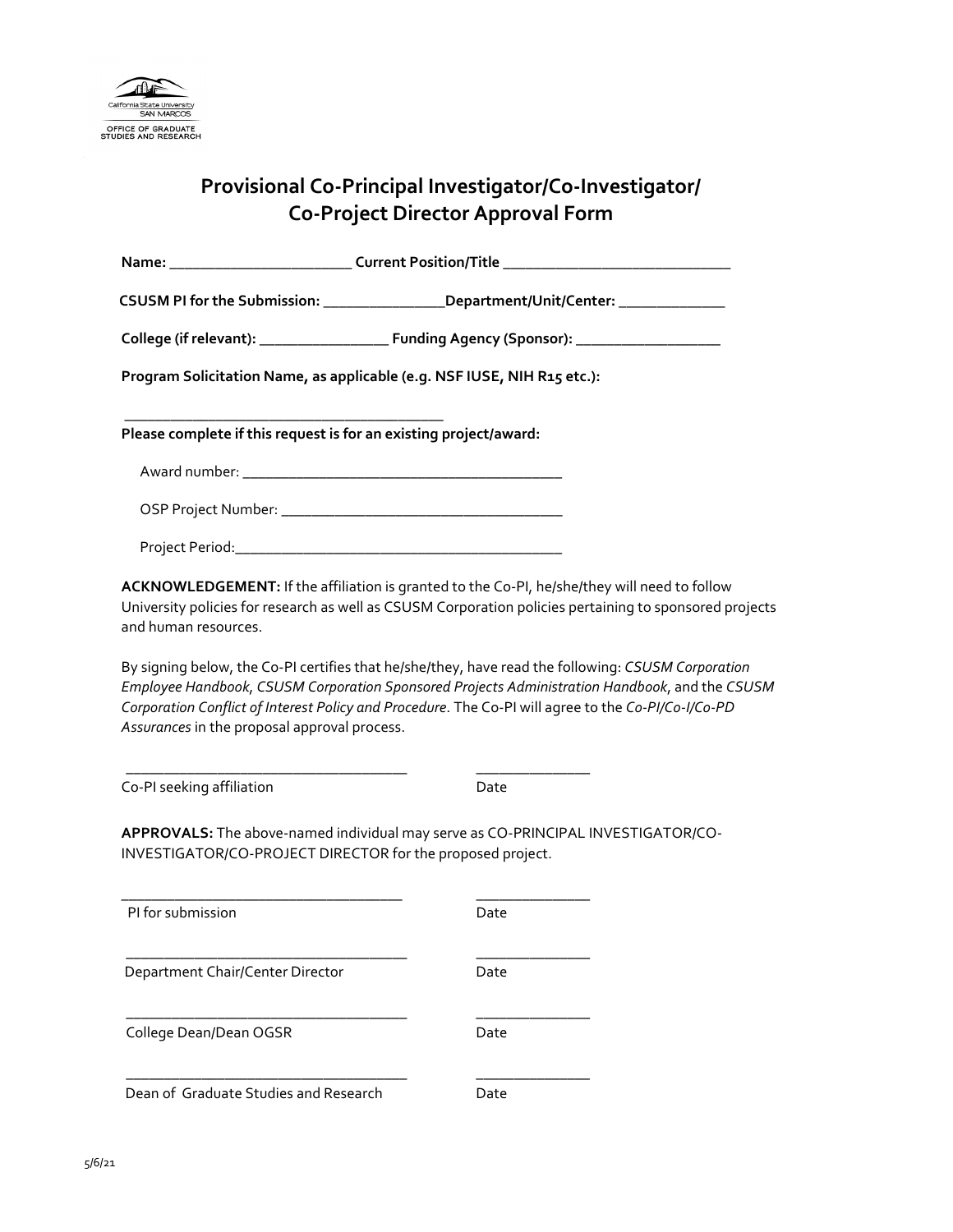

## **Procedures for individuals applying for provisional Co-PI/Co-I/Co-PD status**

## *I. Application Process*

#### **A. Applicant**

### **The following documents should be completed by the applicant for submission.**

1. A letter of application (maximum 2 pages) that shall include the following:

- a. Summary of current research or scholarly work. The description should address both specific aims and broader impacts.
- b. Description of how the work relates to the strategic mission of CSUSM and how it serves faculty and students. Address proposed division of responsibilities with CSUSM PI.
- c. Previous experience with funding applications, and previous funding received, if applicable.
- d. List readiness to apply for external funding, e.g. funding opportunities that have been identified and submission deadlines.
- e. Readiness to administer a sponsored program. This should include professional training and qualifications, experience in managing compliance and financial issues related to sponsored programs, and experience supervising staff and postdoctoral researchers.
- f. Any required resources, including space (office, lab), computing resources, personnel related to the proposed projects, etc.
- 2. Certification on the *Co-PI/Co-I/Co-PD Assurances* form.
- 3. A current curriculum vitae (CV)

The applicant shall provide the letter of application, *Provisional Co-Principal Investigator/Co-Investigator/Co-Project Director Approval Form* (signed by the applicant), *Co-PI/Co-I/Co-PD Assurances*, and current CV to the Department Chair.

#### **B. Department Chair/Center Director**

- 1. Review application materials.
- 2. If the Chair/Center Director supports the application, the Chair/Center Director shall forward all materials to the College Dean or Dean of Graduate Studies and Research in case of Centers.

#### **C. College Dean (or Dean of Graduate Studies and Research in case of Centers)**

- 1. Review application materials.
- 2. If the Dean supports the application, Dean shall prepare a letter of support. The letter of support shall include:
	- a. A description of how Co-PI status for the applicant would assist the college in meeting its goals and objectives, as related to the strategic mission of the University.
	- b. A description of the resources that the college and other units on campus will provide in support of the applicant.
	- c. An acknowledgment that the college will employ the Co-PI, if approved. Dean shall specify the job classification, salary rate and supervisor of the applicant.
- 3. The Dean shall forward all applicant materials and letter of support to the Dean of Graduate Studies and Research.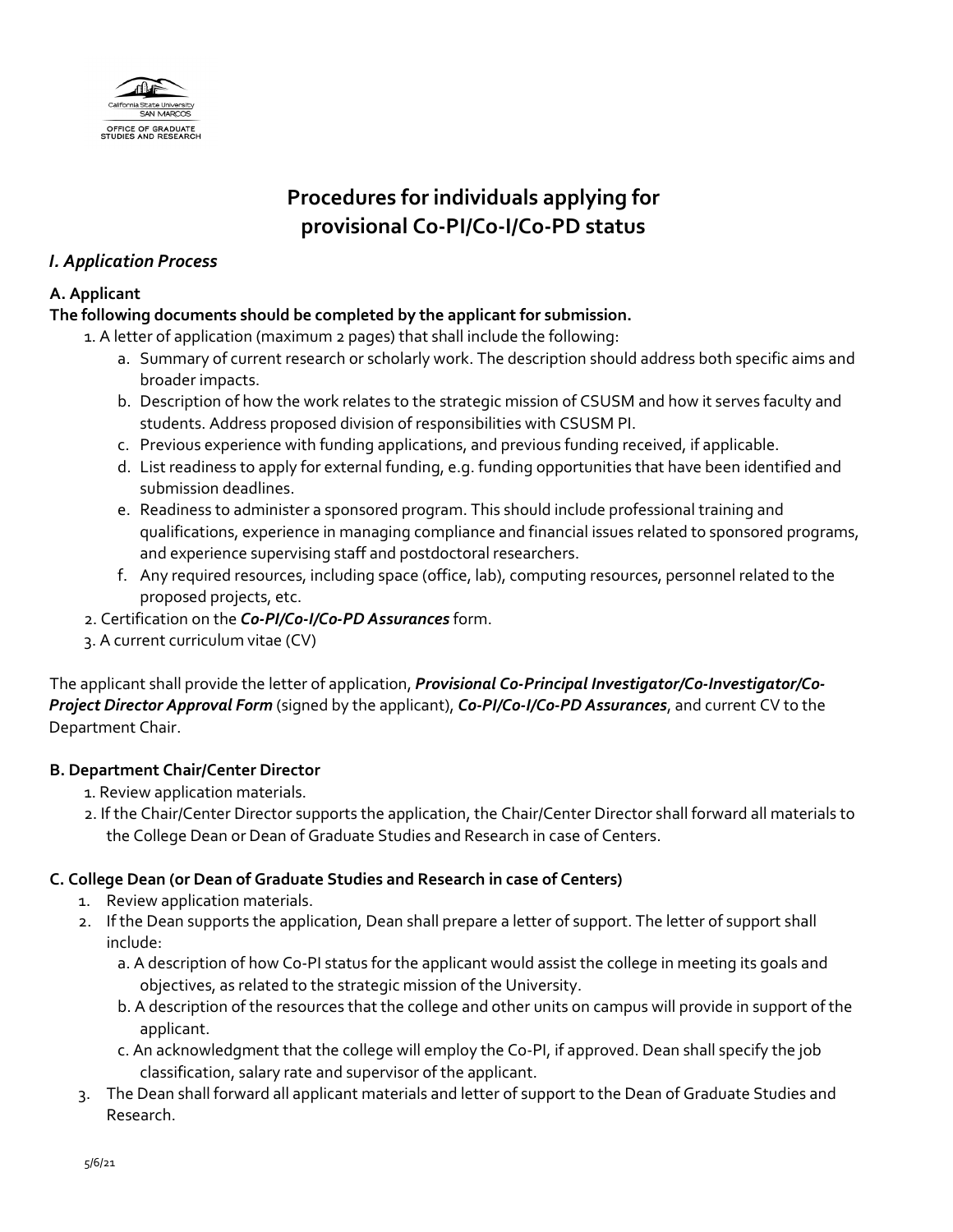

#### **D. Dean of Graduate Studies and Research**

- 1. The OGSR Dean shall review all materials provided by the applicant and Dean.
- 2. The OGSR Dean shall make a recommendation to the Provost and should consider the following options:
	- a. Approve for a specific sponsored program or for a specific time period (up to 2 years)
	- b. Approve subject to specific conditions (e.g. involvement of tenured faculty member with experience in grant and contract administration)
	- c. Defer decision with a request for additional information (e.g., if file is incomplete)
	- d. Disapprove (with explanation)

#### **E. Provost**

- 1. Review and consider the Dean's and the OGSR Dean's recommendations and either accept, request consultation with the OGSR Dean, or reject the application. Prior to formally rejecting a recommendation, the Provost will consult with the college Dean to discuss the reasons for considering the rejection and give the college Dean the opportunity to provide additional information on behalf of the applicant.
- 2. After all discussions have occurred, the Provost will issue a final written response to the OGSR Dean.

#### **F. College Dean's Office**

- 1. College will request that the Provisional Co-PI complete the *[CSUSM Corporation Volunteer Application](https://www.csusm.edu/corp/businesssrvcesandfinance/policies_proc_forms/forms_hrpr/volunteerapplication09_2018.pdf)  and [Appointment Form](https://www.csusm.edu/corp/businesssrvcesandfinance/policies_proc_forms/forms_hrpr/volunteerapplication09_2018.pdf)*. OGSR will fund the background check at this stage.
- 2. If the proposal is funded, the College will submit a request for an appointment letter from CSUSM Corporation and will provide the job description, classification, and Provost acceptance.
- 3. College will submit the *Employment Authorization Requisition* and *Employment Authorization Form* to CSUSM Corporation.

#### *II. Procedures for Continuation as Provisional Co-PI*

#### **A. Annual Report**

- 1. **Applicant -** Continuation as a Co-PI will be based on an annual report from the Co-PI summarizing their activities. The report should consist of a short narrative of results and accomplishments and a list of publications, presentations, grant applications submitted and funded. This report should be sent to the Dean.
- 2. **College Dean and OGSR Dean** The OGSR Dean and College Dean shall review the report and discuss the Co-PI's ability to manage responsibly the programmatic and administrative responsibilities of their sponsored programs. If there are concerns, then a formal review (see below) should take place. Otherwise, a formal review of the Co-PI status should take place every year. These reviews are not a substitution for the reviews required for lecturers performed by the department for teaching or other assigned responsibilities.

#### **B. Annual Formal Review**

The formal review for continuation of PI status will take place every year.